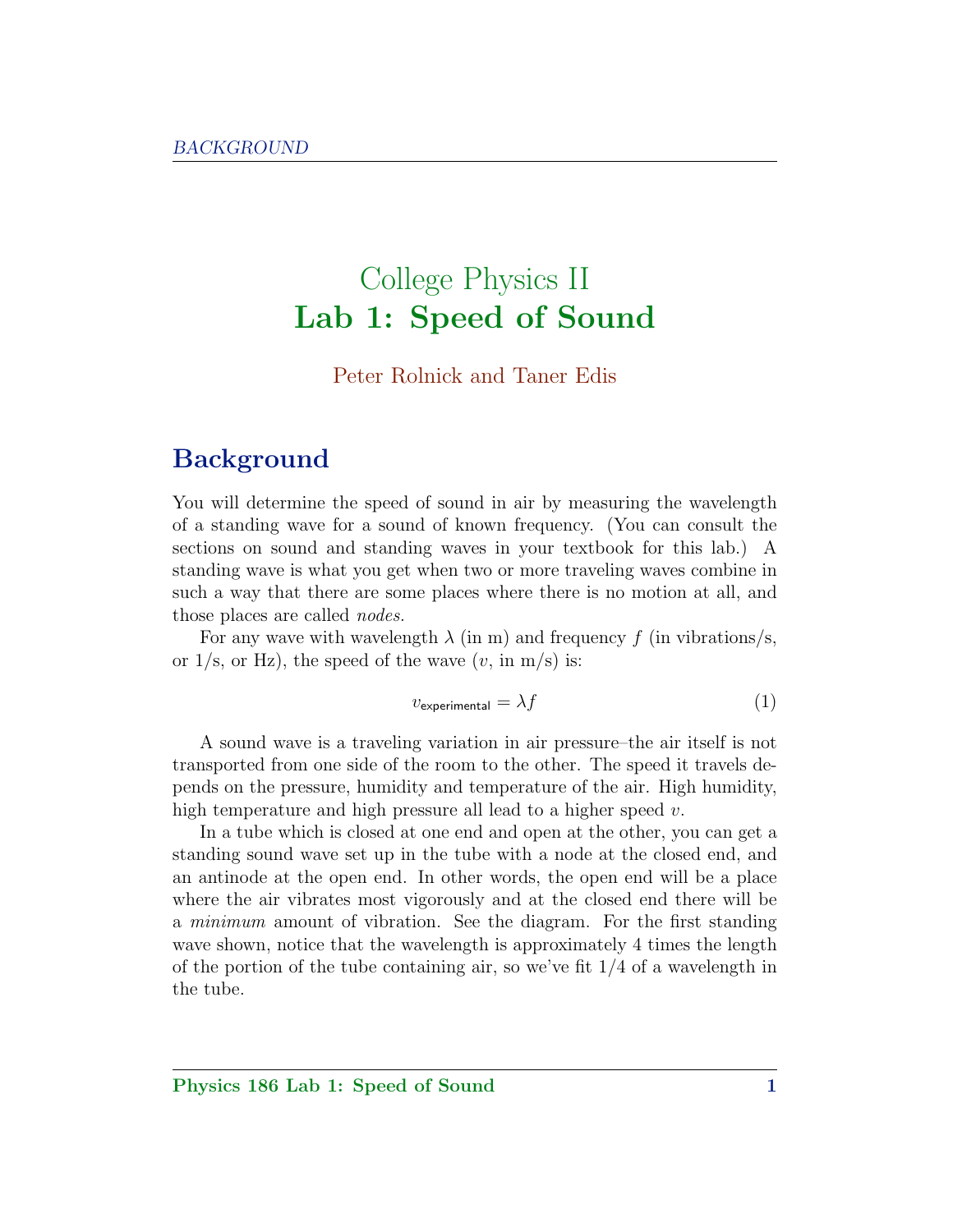

If we now make the air column 3 times longer, we'll be able to fit about  $3/4$  of a wavelength in the tube. In general, we can capture  $1/4$ ,  $3/4$ ,  $5/4$ , ... of the wavelength in the tube, by adjusting the level of water to just the right length. It all comes from insisting that there be an antinode at the open end and a node at the closed end.

Next, you should know about resonance. For example: play a note A (440 vibrations/s) next to a string whose length is such that one of its possible standing waves has this same frequency. Then the string will vibrate at 440 Hz, even if you don't pluck it. This is called resonance.

So, say you hold a tuning fork above a tube with one end open and the other end closed. If you adjust the length of the air column in the tube, and you find the shortest length at which the tube will resonate (you will be able to hear it), you will know that the length of the column is about 1/4 of the wavelength of the sound wave. Now keep making the column longer, and the next time you hear resonance, your tube will have reached 3/4 of the wavelength. The next resonance will be at a length of 5/4 the wavelength, and so on. If the frequency is stamped on the tuning fork, then you will have frequency and wavelength, and you can multiply them together and find the speed of sound in air.

There is a general expression for the speed of sound in a gas, from which we can derive:

<span id="page-1-0"></span>
$$
v_{\text{theoretical}} = \sqrt{\frac{\gamma RT}{M}}
$$
 (2)

Physics 186 Lab 1: Speed of Sound 2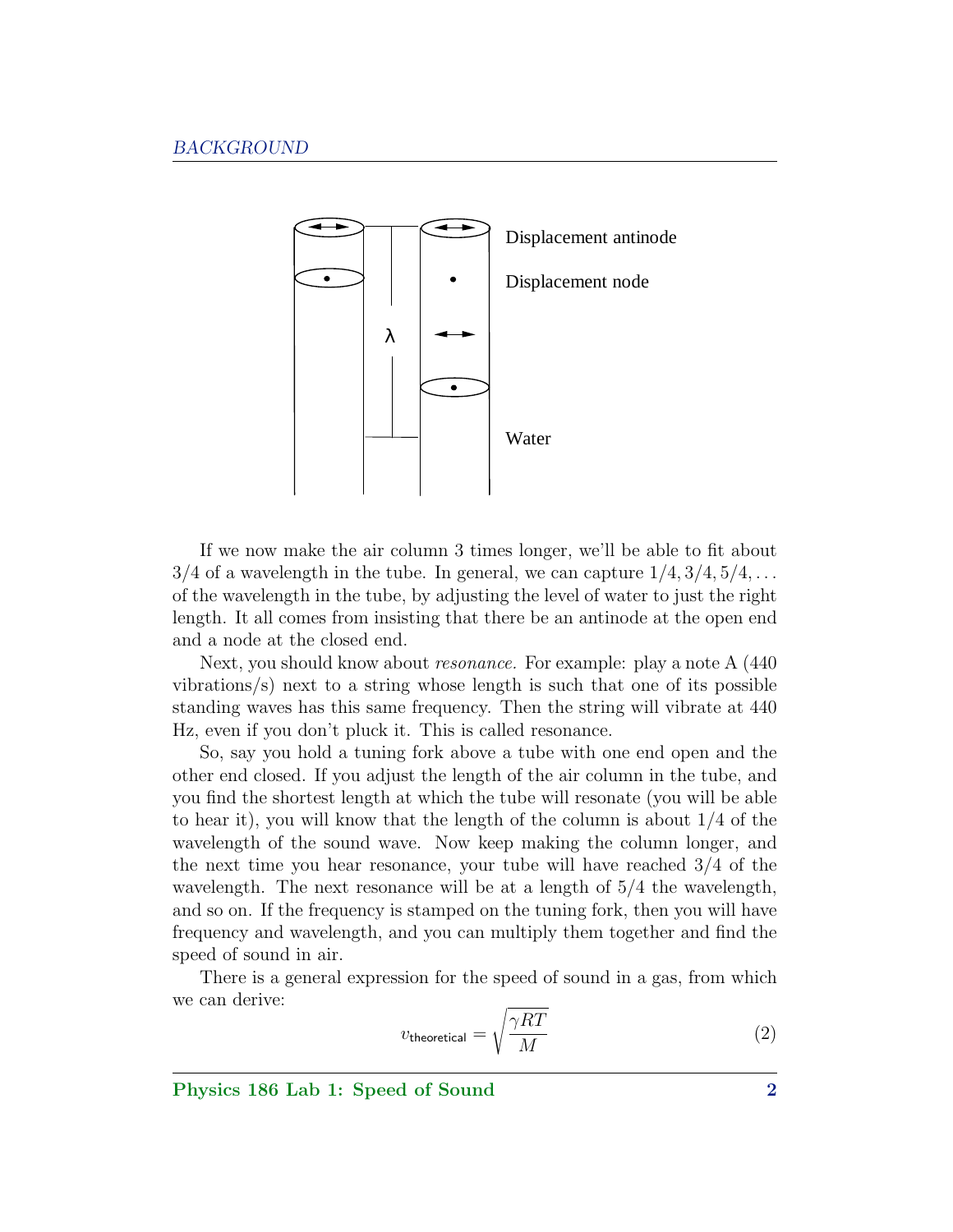where  $\gamma = 1.4$ ,  $R = 8.314$  J/(mol·K),  $T =$  temperature of the room during the experiment in K, and  $M = 0.0288$  kg/mol. Thus, by measuring the temperature of the room in  $°C$  and adding 273 to convert it to K, you can make an independent estimate of what the speed of sound should be.

### Activity

As explained above, for a tone of wavelength  $\lambda$ , there can be a standing wave in an air-filled cavity of length L closed at one end if:

$$
L_{\text{standing wave}} = \frac{\lambda}{4}, \frac{3\lambda}{4}, \frac{5\lambda}{4}, \ldots
$$

Using a glass tube filled to a variable height with water, you will vary L until you find the place of resonance for various tuning forks of known frequencies, and thus find  $\lambda$ . The easiest way to do this is to find the distance between any two neighboring resonance points (which will be 1/2 of a wavelength), and multiply that by 2 to get  $\lambda$ . The speed of sound can then be calculated by multiplying the wavelength  $\lambda$  by the frequency f stamped on the tuning fork. Do this three times, using a different tuning fork and/or a different pair of neighboring resonances each time. The highest and lowest values give your range—your experiment predicts  $v$  to be within that range of values.

Now measure the room temperature  $T$  and convert it to K, and calculate the theoretical speed of sound  $v_{\text{theoretical}}$  using equation [\(2\)](#page-1-0).

Check to see whether the value you obtained for  $v_{\text{theoretical}}$  falls within the range obtained for  $v_{\text{experimental}}$ . In addition, you should compare your range of values for  $v_{\text{experimental}}$  to that of at least one other lab group. You are both measuring the same thing at approximately the same time in approximately the same place, so your results should agree; see if they do.

Take care with the following:

• Take your time and try to find the points of resonance as precisely as possible; it's not easy to find the exact place. Once you have found your first resonance point, try holding the tuning fork in different orientations to find which one gives the best response, then find the resonance point again and start taking data.